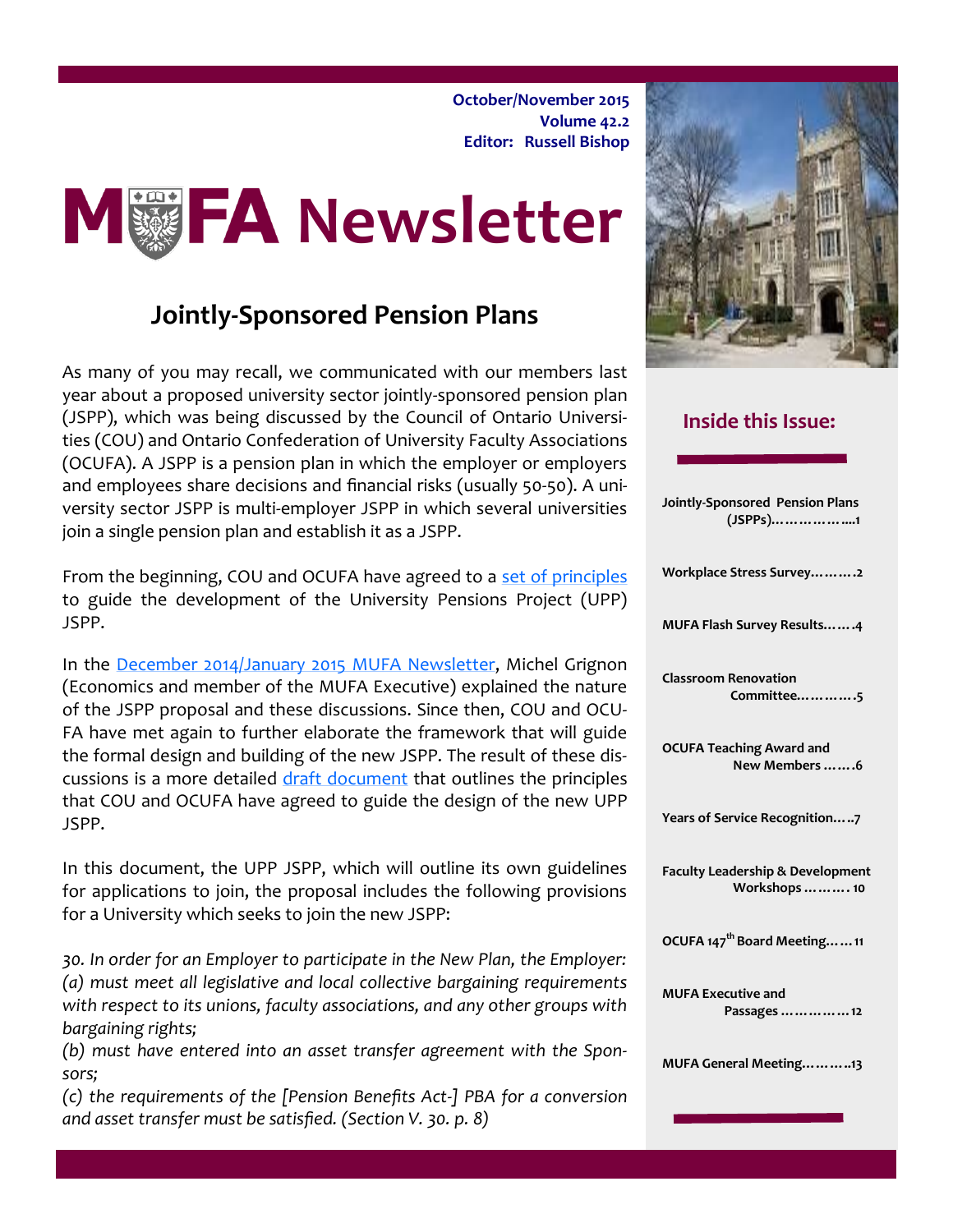The intent of this statement, which both COU and OCUFA have endorsed, is to ensure that Universities cannot apply to join the proposed UPP JSPP without negotiating and getting the approval of all organized groups on campus, such as MUFA.

That draft document also includes an outline of the pension contribution rates and benefits currently envisioned for the proposed JSPP (p. 11- 12) as well as some of the outstanding issues yet to be resolved (p. 13-14). The chart on [page 3,](#page-2-0) which is based on that included in the draft UPP design framework, includes the current JSPP proposal with the current pension benefits of MUFA members.

OCUFA maintains a [website](http://ocufapensionreview.ca/) with additional information about the University Pension Plan (UPP) JSPP process and proposal, including various [project presentations and documents.](http://ocufapensionreview.ca/DocumentLibrary.aspx) The Ministry of Finance has also published [regula](http://www.ontario.ca/laws/regulation/r15311)[tions that will govern transitions](http://www.ontario.ca/laws/regulation/r15311) from an employer-sponsored to a jointly-sponsored pension plan.

After consulting MUFA's representatives on the McMaster University Pension Trust Committee, the MUFA Executive Committee is of the opinion that the proposed JSPP is not an appealing option for our members.

# **Workplace Stress Survey**

OCUFA, CAUT and Occupational Health Clinics for Ontario Workers (OHCOW) are conducting a workplace stress survey. This survey of the psychosocial factors in your workplace is being undertaken jointly by OCUFA and CAUT, in partnership with the Occupational Health Clinics for Ontario Workers (OHCOW). MUFA will be provided only with aggregate summaries of our members' responses (frequencies of responses, not individual-level data).

The survey covers a range of issues to provide customized reports for Faculty Associations, and which can be used to develop nuanced proposals to:

- enhance the safety and well-being of members;
- improve faculty complement and workload;
- improve the conditions of contract faculty.

The greater the response rate, the greater the force and credibility of the reports to be prepared by OCUFA, CAUT, and OHCOW. All reports or publications derived from the survey responses will be presented in format which ensures that the identity of any individual respondent is not revealed and is kept confidential.

The online survey may be found at: [https://www.surveymonkey.com/r/](https://www.surveymonkey.com/r/OCUFA_Stress_Survey) [OCUFA\\_Stress\\_Survey](https://www.surveymonkey.com/r/OCUFA_Stress_Survey)



**MUFA is looking for pictures to use on our new website ([www.macfaculty.ca\)](http://www.macfaculty.ca)  that represent McMaster and faculty. If you have any pictures you would like to share, please email them to [mufa@mcmaster.ca.](mailto:mufa@mcmaster.ca)**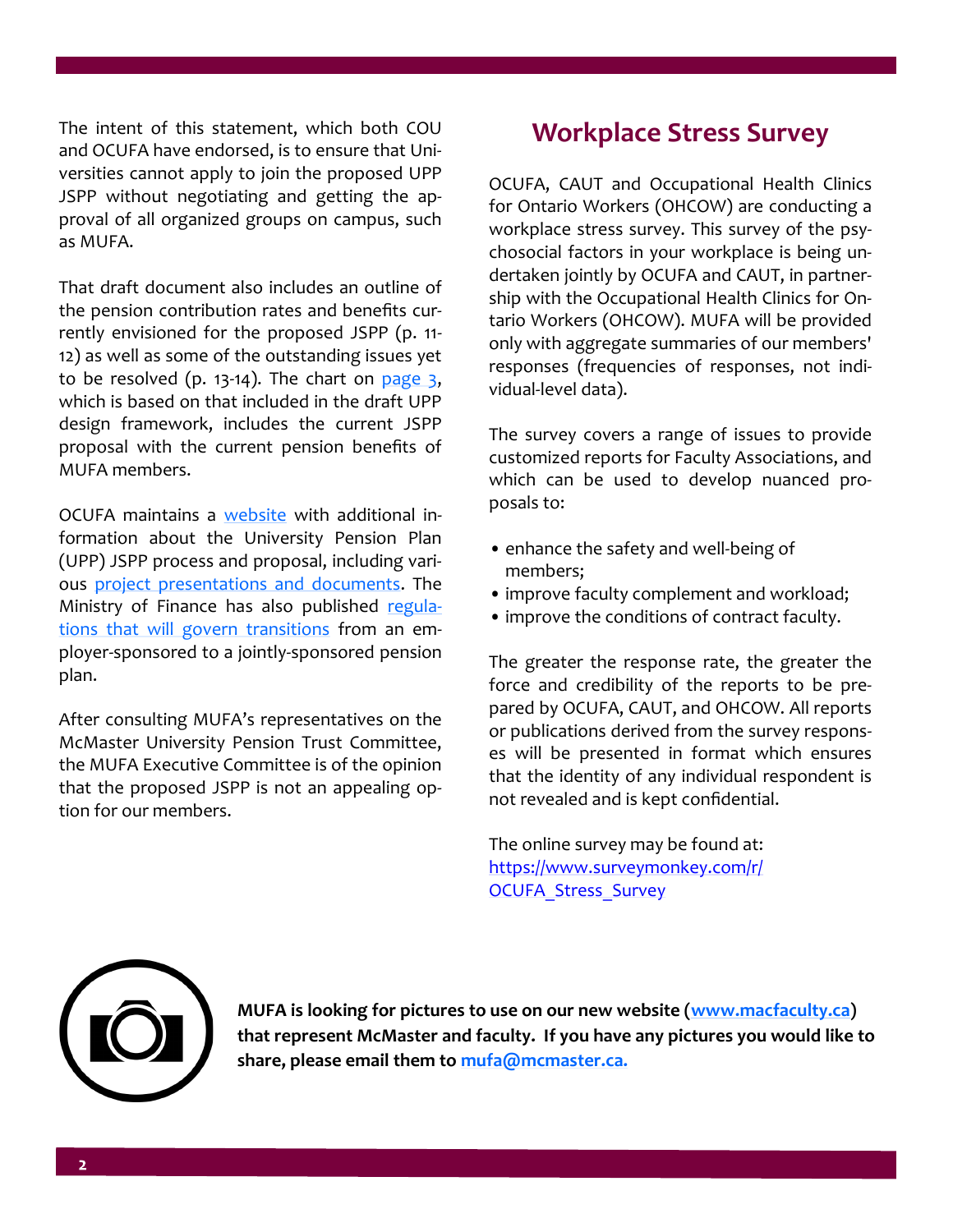<span id="page-2-0"></span>

| <b>Plan Provisions</b>                                          | Most recent University Pensions Project JSPP Design Frame-<br>work (6/2015)                 |                                                                                             | Current McMaster plan provisions for MUFA<br>members                                                                                                                                                                                                                                                                                                                                                                                                                                                                                                           |
|-----------------------------------------------------------------|---------------------------------------------------------------------------------------------|---------------------------------------------------------------------------------------------|----------------------------------------------------------------------------------------------------------------------------------------------------------------------------------------------------------------------------------------------------------------------------------------------------------------------------------------------------------------------------------------------------------------------------------------------------------------------------------------------------------------------------------------------------------------|
|                                                                 | 18% contribution rate                                                                       | 20% contribution rate                                                                       | McMaster (currently approximately 16-18% contri-<br>bution depending on salary)                                                                                                                                                                                                                                                                                                                                                                                                                                                                                |
| Averaging period for earnings and<br>YMPE                       | 60 months                                                                                   | 60 months                                                                                   | The average of the 48 highest months of regular<br>annual salary while a Plan participant                                                                                                                                                                                                                                                                                                                                                                                                                                                                      |
| Benefit rate per Year of Service on<br>FAE up to AYMPE          | 1.50%                                                                                       | 1.65%                                                                                       | 1.4% of Best Average Salary up to the Average<br>Year's Maximum Pensionable Earnings ("Average<br>YMPE") times Pensionable Service plus,                                                                                                                                                                                                                                                                                                                                                                                                                       |
| Benefit rate per Year of Service on<br>FAE in excess of AYMPE   | 2.00%                                                                                       | 2.00%                                                                                       | 2.0% of Best Average Salary in excess of the Aver-<br>age YMPE times Pensionable Service                                                                                                                                                                                                                                                                                                                                                                                                                                                                       |
| Bridge Benefit per Year of Service                              | 0.50% of FAE up to AYMPE                                                                    | 0.35% of FAE up to AYMPE                                                                    | A Faculty Member who retires with an unreduced<br>pension under the Special Retirement Date provi-<br>sions will receive a bridge benefit equal to \$19.00<br>per month per year of Pensionable Service ac-<br>crued to June 30, 1996 to a maximum of 20 years<br>of service.<br>The bridge benefit is payable from the later of the<br>pension commencement date and Member's<br>attainment of age 60 and ceases on attainment of                                                                                                                             |
|                                                                 |                                                                                             |                                                                                             | age 65 or death, if earlier.                                                                                                                                                                                                                                                                                                                                                                                                                                                                                                                                   |
| <b>Maximum Pension</b>                                          | Indexed Income Tax Act maxi-<br>mum pension (applied before<br>early retirement reductions) | Indexed Income Tax Act maxi-<br>mum pension (applied before<br>early retirement reductions) | Same                                                                                                                                                                                                                                                                                                                                                                                                                                                                                                                                                           |
| Guaranteed normal form of pay-<br>ment-without spouse           | Life guaranteed 10 years                                                                    | 60% survivor benefit                                                                        | Life guaranteed 7 years (with some other op-<br>tions)                                                                                                                                                                                                                                                                                                                                                                                                                                                                                                         |
| Guaranteed normal form of pay-<br>ment-with spouse              | Life guaranteed 10 years                                                                    |                                                                                             | 50% joint + survivor option, guaranteed at 100%<br>for 7 years. After death, spouse gets 50% pen-<br>sion (with other options)                                                                                                                                                                                                                                                                                                                                                                                                                                 |
| Eligibility for unreduced early re-<br>tirement                 | Age 60 + 80 points (age + con- $85$ points (age + continuous<br>tinuous service)            | service)                                                                                    | 84-90 depending on dates of retirement (the<br>rules of 85 or 90)                                                                                                                                                                                                                                                                                                                                                                                                                                                                                              |
| Reduced early retirement                                        | 5% per year from unreduced<br>early retirement rate                                         | Without 85 points, 5% penalty<br>per year from age 65                                       | Reduced by 0.5% for each month (equivalent 6%<br>per year) per year from age 65                                                                                                                                                                                                                                                                                                                                                                                                                                                                                |
| Indexation in the deferral period                               | <b>None</b>                                                                                 | inone                                                                                       |                                                                                                                                                                                                                                                                                                                                                                                                                                                                                                                                                                |
| Indexation after pension com-<br>mencement - rate of indexation | 75% of increase in CPI                                                                      | 75% of increase in CPI                                                                      | Lesser of CPI or percentage that average rate of<br>return exceeds 4.5%                                                                                                                                                                                                                                                                                                                                                                                                                                                                                        |
| Indexation after pension com-<br>mencement - maximum increase   | Maximum increase in CPI of 5% None                                                          |                                                                                             |                                                                                                                                                                                                                                                                                                                                                                                                                                                                                                                                                                |
| Disability benefits                                             | Continued accrual, employee<br>contributions not required                                   | Continued accrual, employee<br>contributions not required                                   |                                                                                                                                                                                                                                                                                                                                                                                                                                                                                                                                                                |
| Interest rate on member contribu-<br>tions                      | CANSIM rates per PBA                                                                        | CANSIM rates per PBA                                                                        | i. A transfer of an amount equal to twice the<br>Member's required contributions plus Net Inter-<br>est on the Fund to a locked-in retirement savings<br>arrangement or other pension plan as permit-<br>ted.<br>ii. A transfer of the commuted value of the Mem-<br>ber's deferred pension to a locked-in retirement<br>arrangement or other pension plan as permit-<br>ted. A deferred pension, payable at the Mem-<br>ber's normal retirement date, equal to the pen-<br>sion earned up to the date of termination. Hired<br>post 2013, option i. excluded. |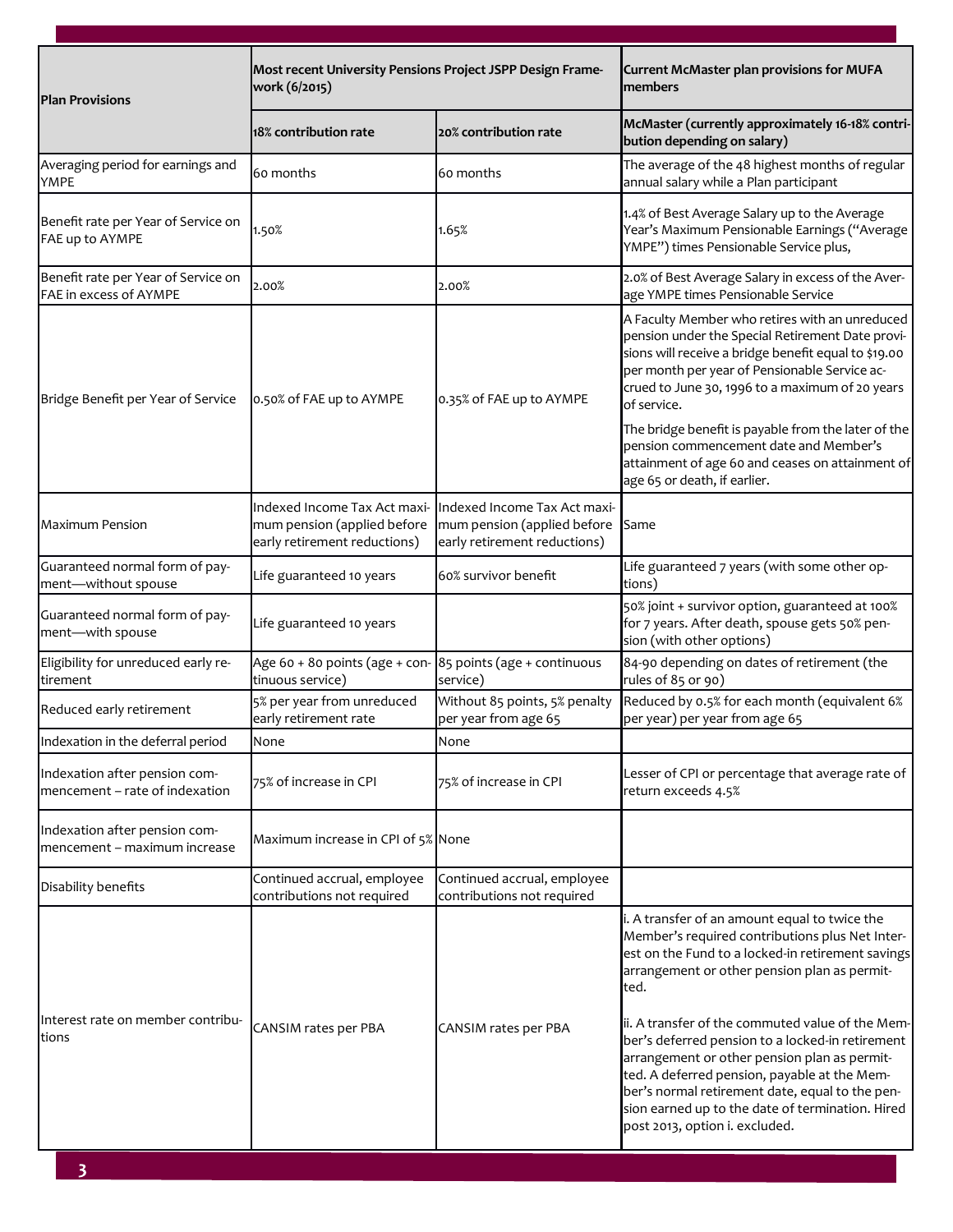# **MUFA Flash Survey Results**

Thank you to the 272 members who took the time (an average of 2½ minutes!) to answer our short member survey. That's a response rate of 29.2%. In the next newsletter, we'll have a digest of the openended comments. For now, we'd like to report our initial results from the other questions. A large majority of members have not contacted MUFA recently (83%), and we hope this means that our members are satisfied with their workplace and haven't needed our help with information or advice.



Though only about 16% of respondents had contacted MUFA, about twice as many respondents (38%) visited the website. Please let us know if there is information that you think should be posted that is hard to find or not available.



Of those that have contacted the MUFA office or an Executive Committee member, most report being satisfied (59%) with the accuracy of the information received. I would encourage those who were dissatisfied with the accuracy of the information received to let me know ([dionm@mcmaster.ca\)](mailto:dionm@mcmaster.ca) how we did- We have already scheduled the December 2015

n't meet your expectations.



Finally, we are interested in encouraging more of you to attend our two annual meetings (in December and April) and to be engaged with the Faculty Association in general. To this end, we asked questions about past meeting attendance and reasons for not attending. A majority of the survey respondents reported not attending a recent meeting (72%), and the most common reason for not attending was a scheduling conflict (40%). A majority of the write-in explanations for not attending referenced having too many other demands and not enough time.



meeting at a new time, and we hope this will make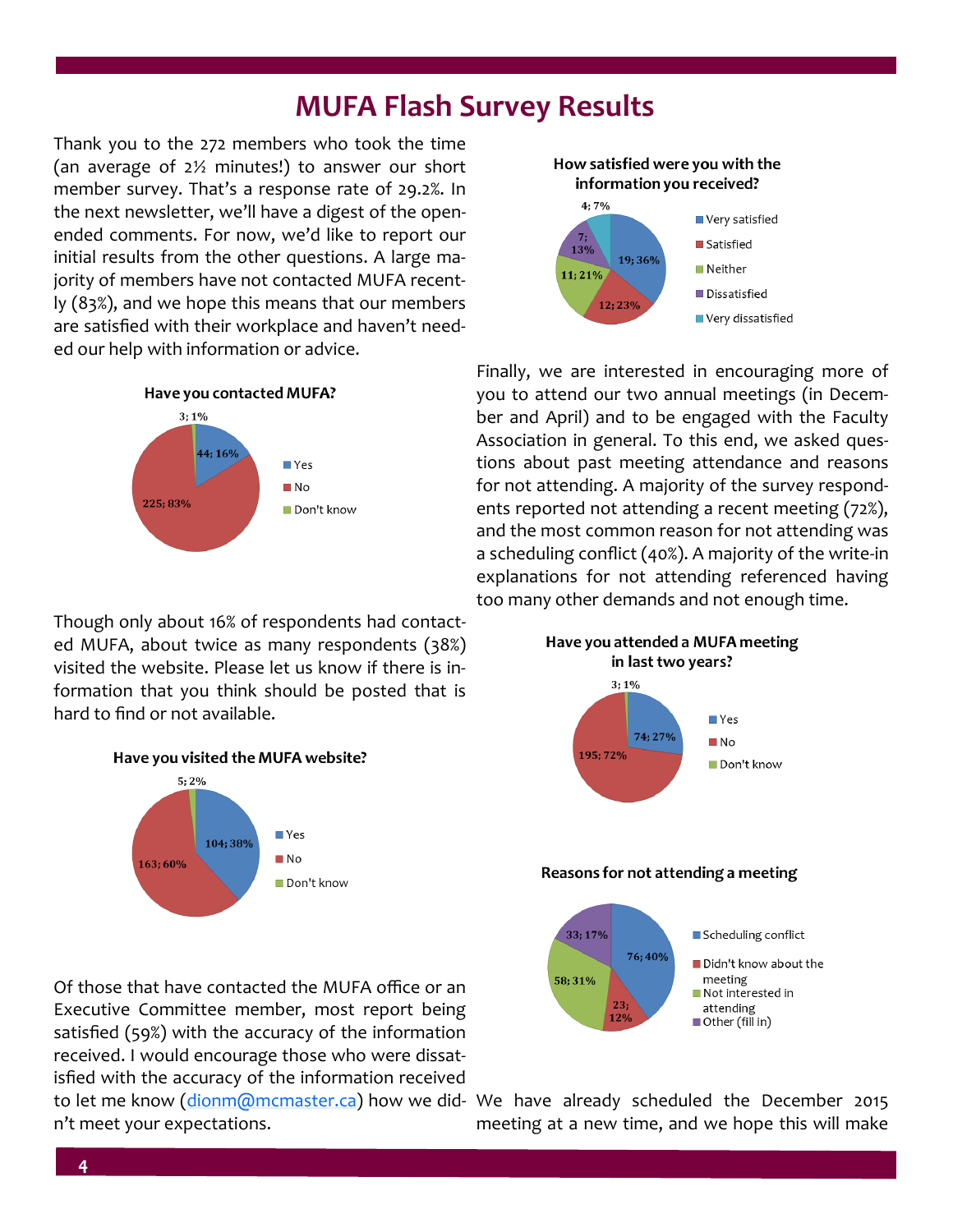it more convenient for more of you to attend. **The meeting will be on December 9th at 9:30am in the Council Chambers (Gilmour Hall, Room 111).** I will be presenting a report on our activities, which will likely include updates on the University Pension Plan Jointly Sponsored Pension Plan, the qualitative results of this survey, and other issues that have been discussed or came before the Executive Committee this fall. There will also likely be another presentation or panel on University issues. **The final agenda will be circulated via email and posted to our website two weeks before the meeting.**

Thanks again to those of you who took the time to answer this short survey, and please be in touch with MUFA staff (mufa @mcmaster.ca or extension 24682/20297) or [Executive Committee](http://macfaculty.ca/who-we-are/executive-committee/) members if you have additional comments or questions.

> *Michelle Dion MUFA President*



**Homewood Health** is McMaster University's Employee & Family Assistance Program provider. Their services are available 24/7 and are free to employees and their families. Homewood Health provides counseling, work-life and health coaching, health risk assessments, and much more. For more information or to book your appointment, please call 1-800-663-1142 or 1-888-384-1152 (TTY) or visit: [http://www.homewoodhealth.com/](http://www.homewoodhealth.com/corporate) [corporate.](http://www.homewoodhealth.com/corporate)



# **Classroom Renovation Committee**

The Classroom Renovation Committee makes recommendations on mid-size projects including repairs/upkeep, to both space and furniture (including potential upgrades/replacements), and writing surfaces and finishes. It meets to review and discuss:

- Progress of the previous year's renovation work.
- The results from the Facility Services Classroom Audit Forms.
- Committee members' observations in existing classrooms.
- Current trends in classroom space and furniture, outside McMaster.
- Proposed work in relation to the conclusions of the Classroom Design Subcommittee.
- Furniture styles and space finishes; potential standardization.
- Other relevant items as required.

The Committee meets monthly from September through to the following January, inclusive. By January  $31<sup>st</sup>$ , the Committee will come to consensus and finally produce a prioritized list of proposed renovation work to existing McMaster registrarcontrolled and non-registrar controlled classrooms. This list is to be distributed to Design and Construction, and Maintenance Services, for planning / design, and for work to then begin.

Faculty members interested in submitting suggestions to the committee should forward them to the Chair, Robert Craik at craikr@mcmaster.ca.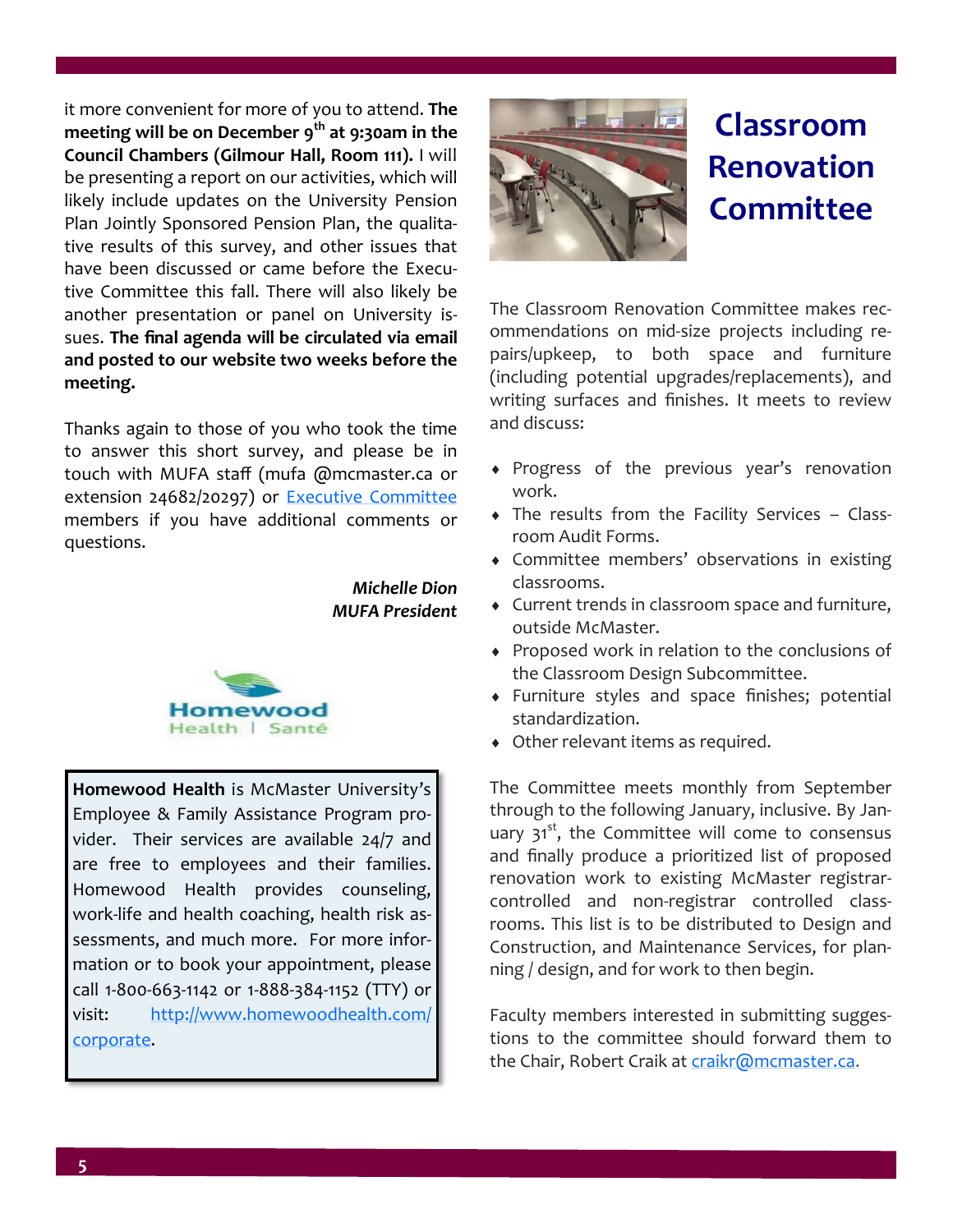# **Pippa Lock Named as a Recipient of the 2014/2015 OCUFA Teaching Award**

The Ontario Confederation of University Faculty Associations (OCUFA) has named **Pippa Lock** as one of the province's most outstanding university teachers.

Lock, an assistant professor in the Department of Chemistry & Chemical Biology, received the 2014-2015 OCUFA Teaching Award on October 24 at a ceremony in Toronto.

The four other recipients of a 2014-2015 OCUFA Teaching Award are:

- Greg Evans, Department of Chemical Engineering, University of Toronto
- Vincent Hui, Department of Architectural Science, Ryerson University
- Timothy S. O'Connell, Department of Recreation and Leisure Studies, Brock University
- Trent Tucker, College of Business and Economics, University of Guelph

Founded in 1964, OCUFA represents 17,000 professors and academic librarians in 28 faculty associations across Ontario. It is committed to enhancing the quality of higher education in Ontario and recognizing the outstanding contributions of its members towards creating a world-class university system.

# **New Go Transit Route!**

Go Transit recently added a new route from Hamilton (downtown Go Center) to Pearson Airport. It's an hourly (semi-hourly during rush hours) service. The cost is \$12 one-way.

First bus: from Hamilton to YYZ 3:20am - 4:45am or YYZ to Hamilton 4:35am - 5:45am Last Bus: from Hamilton to YYZ 1:20am - 2:45am or YYZ to Hamilton 2:35am - 3:45am

Detailed information can be found at: [http://www.gotransit.com/public/en/travelling/](http://www.gotransit.com/public/en/travelling/airport.aspx) [airport.aspx](http://www.gotransit.com/public/en/travelling/airport.aspx)



## **MUFA Sponsored Listserv**

MUFA manages a moderated listserv for members to discuss issues of interest to the University committee. To join or manage your subscription, please visit: **[https://mailman.mcmaster.ca/mailman/listinfo/](https://mailman.mcmaster.ca/mailman/listinfo/mufagabmac-l) [mufagabmac](https://mailman.mcmaster.ca/mailman/listinfo/mufagabmac-l)-l**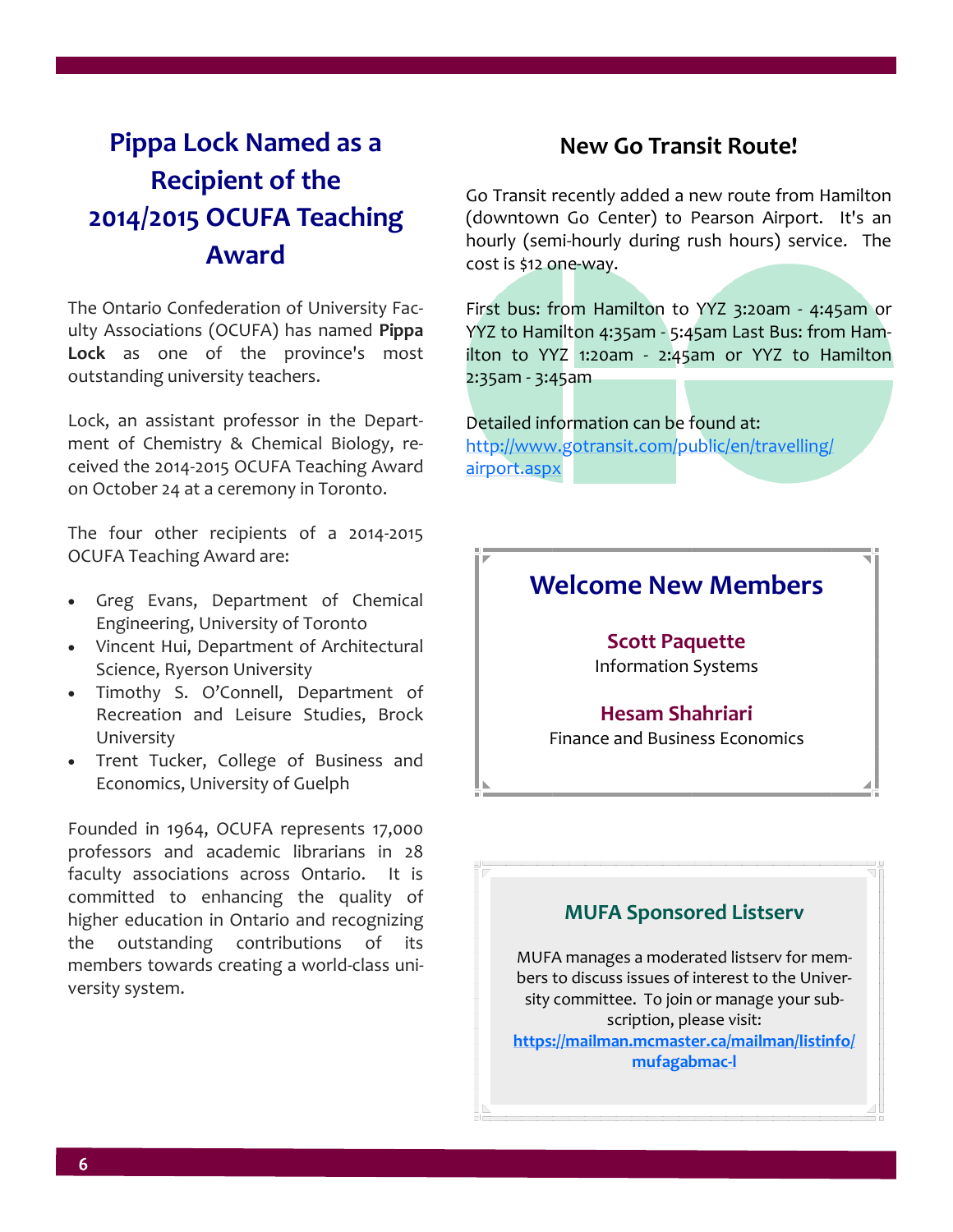# **Years of Service**

**Congratulations to the following MUFA members celebrating milestone years of service as of November 1, 2015**

**Elzbieta Grodek** 

#### *10 Years of Service*

**Catherine Anderson**  Linguistics and Languages **Megan Armstrong**  History **James Benn**  Religious Studies **Michelle Butt**  Nursing **Mirna Carranza**  School of Social Work **Philip DeCicca Economics Michael Egan**  History **Marie Elliot**  Biology **Qiyin Fang**  Engineering Physics **Deda Gillespie**  Psychology, Neuroscience and Behaviour **Daniel Goldreich**  Psychology, Neuroscience and Behaviour **David Goutor**  School of Labour Studies

French **Godefroy Guindon**  Clinical Epidemiology and **Biostatistics Hannah Holmes**  Economics **Ahmed Shafiqul Huque**  Political Science **Michelle Kho**  Rehabilitation Science **Gail Krantzberg**  Civil Engineering **Christopher Longo**  Health Policy and Management **David Lozinski**  Mathematics and Statistics **Meghan McConnell**  Clinical Epidemiology and **Biostatistics Michael Mercier**  Geography and Earth Sciences **Prashant Mhaskar**  Chemical Engineering **Yurij Mozharivskyj**  Chemistry and Chemical Biology

**Gianni Parise**  Kinesiology **Jeffrey Racine**  Economics **Ghani Razaqpur**  Civil Engineering **Philip Savage**  Communication Studies and Multimedia **Ponnambalam Selvaganapathy**  Mechanical Engineering **Angela Sheng**  School of the Arts **Patricia Strachan**  Nursing **Stephen Tullis**  Mechanical Engineering **Geraldine Voros**  Health, Aging and Society **Lana Wylie**  Political Science **Michael Wilson**  Clinical Epidemiology and **Biostatistics Hatem Zurob**  Materials Science and Engineering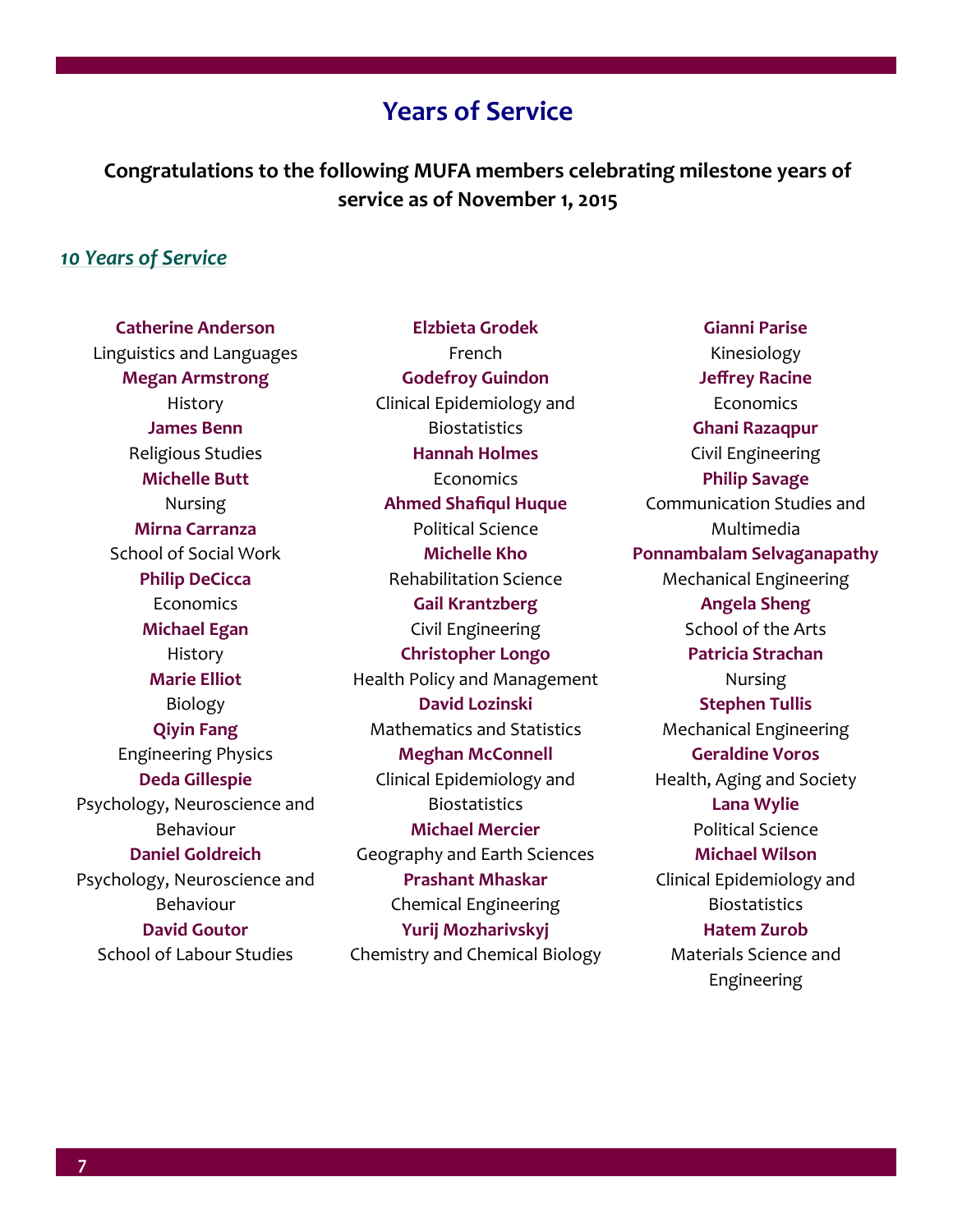#### *15 Years of Service*

 **Muhammad Arain**  Geography and Earth Sciences **Vishwanath Baba**  Human Resources and Management **Lucian Balan**  School of Technology **Karen Balcom**  History **Sigal Balshine**  Psychology, Neuroscience and Behaviour **Pamela Baxter**  Nursing **Hans Boden**  Mathematics and Statistics **Iris Bruce**  Linguistics and Languages **Chan Ching**  Mechanical Engineering **John Colarusso**  Linguistics and Languages **Liliana Coman**  Rehabilitation Science **Walter Craig**  Mathematics and Statistics

#### *20 Years of Service*

**Denise Bryant-Lukosius**  Nursing **Timothy Davidson**  Electrical and Computer Engineering **Susan Dudley**  Biology **Claude Eilers**  Classics **John Fox**  Sociology

**Katherine Cuff Economics Brian Detlor**  Information Systems **Douglas Down**  Computing and Software **Robert Hamilton**  Communication Studies and Multimedia **Deirdre Haskell**  Mathematics and Statistics **Khaled Hassanein**  Information Systems **Michelle Howard**  Family Medicine **Krista Howarth**  Kinesiology **Maureen Hupfer**  Health Policy and Management **Maureen MacDonald**  Kinesiology **Mandeep Malik**  Marketing **Teresa McCurdy**  Nursing

**Martin Horn**  History **Alok Johri**  Economics **Miroslav Lovric**  Mathematics and Statistics **Ann Malott**  Family Medicine **Fiona McNeill**  Medical Physics and Applied Radiation Sciences

**Colleen McKey**  Nursing **Alison McQueen**  History **Dmitry Pelinovsky**  Mathematics and Statistics **Shahram Shirani**  Electrical and Computer Engineering **Spencer Smith**  Computing and Software **Stephen Streeter**  History **Christopher Swartz**  Chemical Engineering **Damu Tang**  Medicine **Bernardo Trigatti**  Biochemistry and Biomedical Sciences **Ignacio Vargas-Baca**  Chemistry and Chemical Biology **James Wadsley**  Physics and Astronomy **Jianping Xu**  Biology

**Robert Milliken**  Psychology, Neuroscience and Behaviour **Victor Satzewich**  Sociology **An-chang Shi**  Physics and Astronomy **Michael Waddington**  Geography and Earth Sciences **Yonghong Wan**  Pathology and Molecular Medicine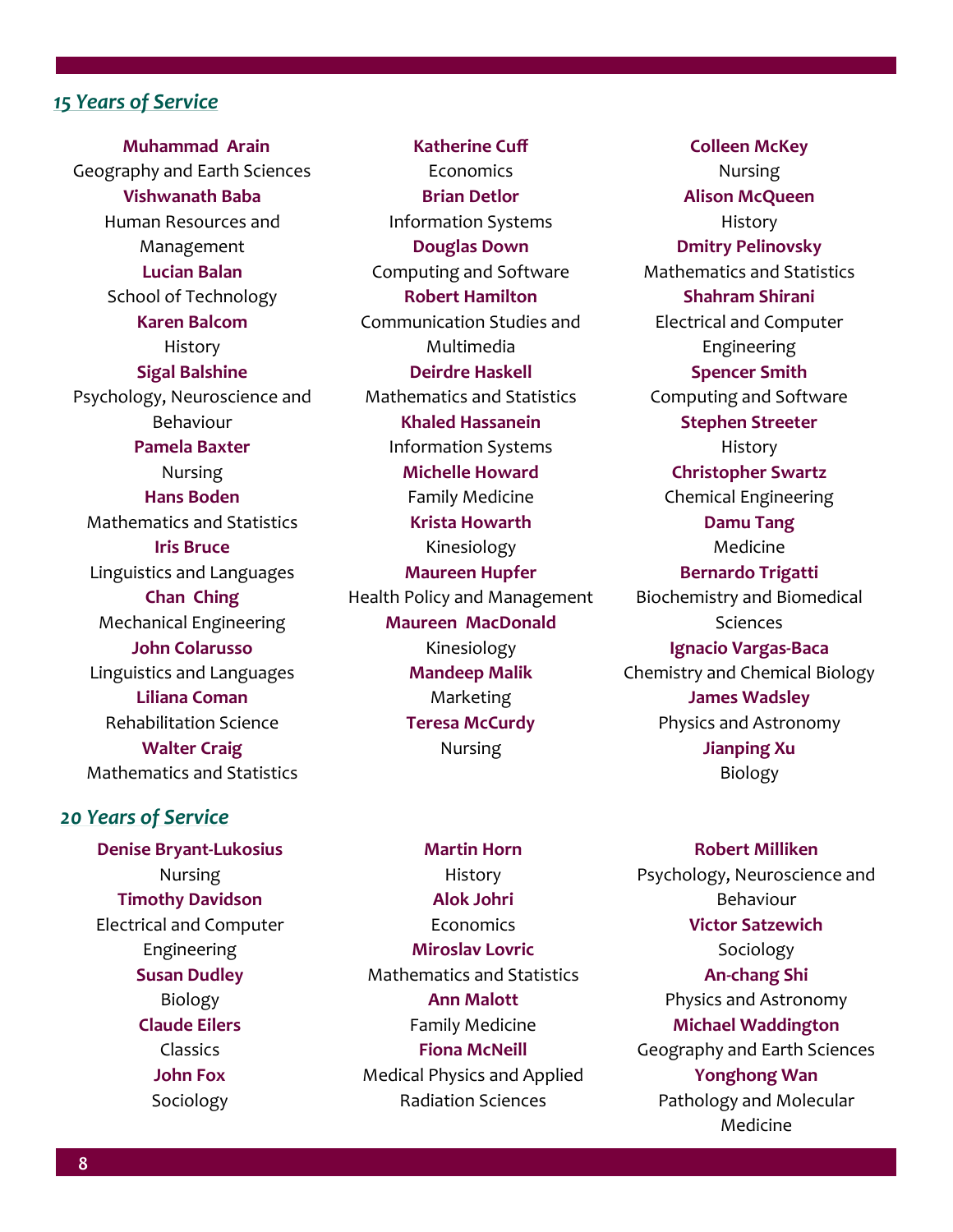## *25 Years of Service*

**Suzanne Crosta**  French **Susan Denburg**  Psychiatry and Behavioural Neurosciences **Michele Drummond-Young**  Nursing **Vicki Galea**  Rehabilitation Science **Lauren Griffith**  Clinical Epidemiology and **Biostatistics Nancy Heddle**  Medicine **Roger Jacobs**  Biology

## *30 Years of Service*

**Narayanaswamy Balakrishnan**  Mathematics and Statistics **Michael Brook**  Chemistry and Chemical Biology **Trevor Chamberlain**  Finance and Business Economics **Vera Chouinard**  Geography and Earth Sciences

# **Turlough Finan**  Biology **Jandirk Huizinga**  Medicine **Adrian Kitai**  Engineering Physics **John Medcof**  Human Resources and Management

**Keith Kinder**  School of the Arts **Nancy Pollock**  Rehabilitation Science **James Quinn**  Biology **Carl Richards**  Pathology and Molecular Medicine **Sheila Sammon** School of Social Work **Herbert Schellhorn**  Biology **Eileen Schuller**  Religious Studies

**Patricia Solomon**  Rehabilitation Science **Richard Stubbs**  Political Science **Roman Viveros-Aguilera**  Mathematics and Statistics **Elizabeth Weretilnyk**  Biology **Peter Whyte**  Pathology and Molecular Medicine **Willi Wiesner**  Human Resources and Management

**James Reilly**  Electrical and Computer Engineering **Mateusz Sklad**  Mechanical Engineering **Isik Zeytinoglu**  Human Resources and Management

#### *35 Years of Service*

**Kathryn Bennett**  Clinical Epidemiology and **Biostatistics** 

**Eric Sawyer**  Mathematics and Statistics

**Henry Szechtman**  Psychiatry and Behavioural Neurosciences

#### *40 Years of Service*

**Richard Day**  Psychology, Neuroscience and Behaviour

**Ian Hambleton**  Mathematics and Statistics **Rama Singh**  Biology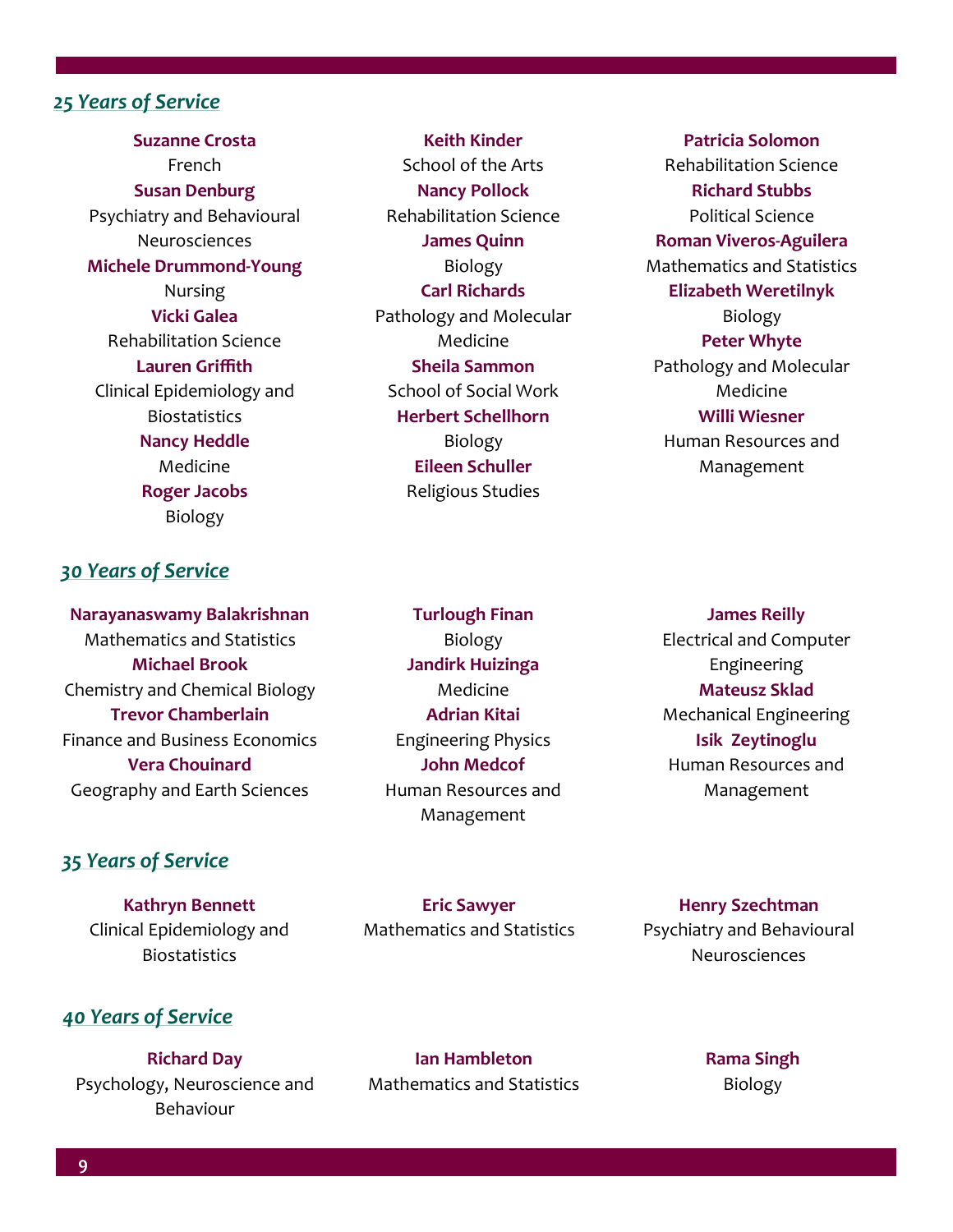# **Office of the Associate Vice-President, Faculty presents: Faculty Leadership & Development 2015-2016**

#### **1. Chairs/Directors**

*Privacy & IT Security*

November 13, 2015 @ 1:30-3pm – GH 111 Speakers:

 **Michelle Bennett**, Hearings Officer & Freedom of Information & Protection of Privacy (FIPPA) Coordinator, University Secretariat **Paul Muir,** Systems Integration Specialist, Technology

Security and Risk, UTS

#### *Discrimination, Harassment & Sexual Harassment: Prevention and Response - NEW POLICY*

November 27, 2015 @ 9-11:30am – MUSC 308/309 Speakers:

 **Jane Aronson**, Professor & former Director, School of Social Work

**Sarah Dickson**, Associate Professor & Associate Chair, Department of Civil Engineering

**Robin Edwards**, Advisor, Professionalism, Faculty of Health Sciences

**Pilar Michaud,** Senior Human Rights Officer, Human Rights & Equity Services

**Maggie Pooran**, Associate Director, Employee Labour Relations, Human Resources

*McMaster Budget* **(Spring date to be confirmed***)*  Speakers:

 **Linda Coslovi**, Executive Director, Finance & Planning (Academic)

**Lou Mitton**, Budget Director, Financial Services **Iain Clarkson**, Budget Project Manager, Financial Services

#### *CP/M* **(date/speakers to be confirmed)**

January 2016 – GH 111

#### *Gender Equity*

February 29, 2016 @ 1:30-3:30pm – GH 111 Speakers:

**Members of the Yates Report Implementation Committee**

#### *Research Integrity*

March 14, 2016 @1:30-3:30pm – GH 111 Speaker:

**Doug Welch**, Acting Associate Vice-President & Dean of Graduate Studies

#### *Tenure/Permanence/Promotion*

April 25, 2016 @ 9:30-11:30am – GH 111 Speakers:

**Ken Cruikshank**, Dean, Faculty of Humanities **Michelle Bennett**, Hearings Officer & Freedom of Information & Protection of Privacy (FIPPA) Coordinator, University Secretariat

## **2. Tenure/Permanence/Promotion - Tenure-track, Special and Teaching-track Faculty**

#### **Faculty Tenure/Permanence/Promotion**

 November 16, 2015 @ 9am-12noon – GH 111 and December 2, 2015 @ 1-4pm – GH 111 Speakers: **Ana Campos**, Professor, Biology & Past MUFA Tenure & Permanence Representative C**atherine Swanson**, Educational Consultant,

MIIETL

#### **3. New Faculty (all workshops - University Club, West Room @ 3-5 pm)**

*Student Affairs: Supporting Students*  November 20, 2015

Speakers:

**Sean Van Koughnett**, Associate Vice-President, Students & Learning & Dean of Students **Others** to be confirmed

#### *Forward With Integrity – Next Five Years*

December 4, 2015

Speaker: **Patrick Deane**, President & Vice-Chancellor

*Building a Culture of Collaborations*

January 22, 2016

Speakers:

**Michelle Dion**, Associate Professor, Political Science & MUFA President

**Others** to be confirmed

#### *Graduate Students Mentorship & Research Integrity*

February 5, 2016 Speaker:

**Doug Welch**, Acting Associate Vice-President & Dean of Graduate Studies

*Understanding the Granting/Funding Landscape*

March 18, 2016

Speakers:

**Gianni Parise**, Associate Professor, Kinesiology & Associate Dean of Research & External Relations, Faculty of Science

#### **Others** to be confirmed

*Advancement: Building Relationships*

April 8, 2016

Speaker:

Lo**rna Somers**, Director, University Advancement

**For more information regarding any of the above workshops please contact: Jill Axisa, Director, Faculty Leadership & Development, Office of the Associate Vice-President, Faculty, T: 905.525.9140 X24619, Email: [axisaji@mcmaster.ca](mailto:axisaji@mcmaster.ca)**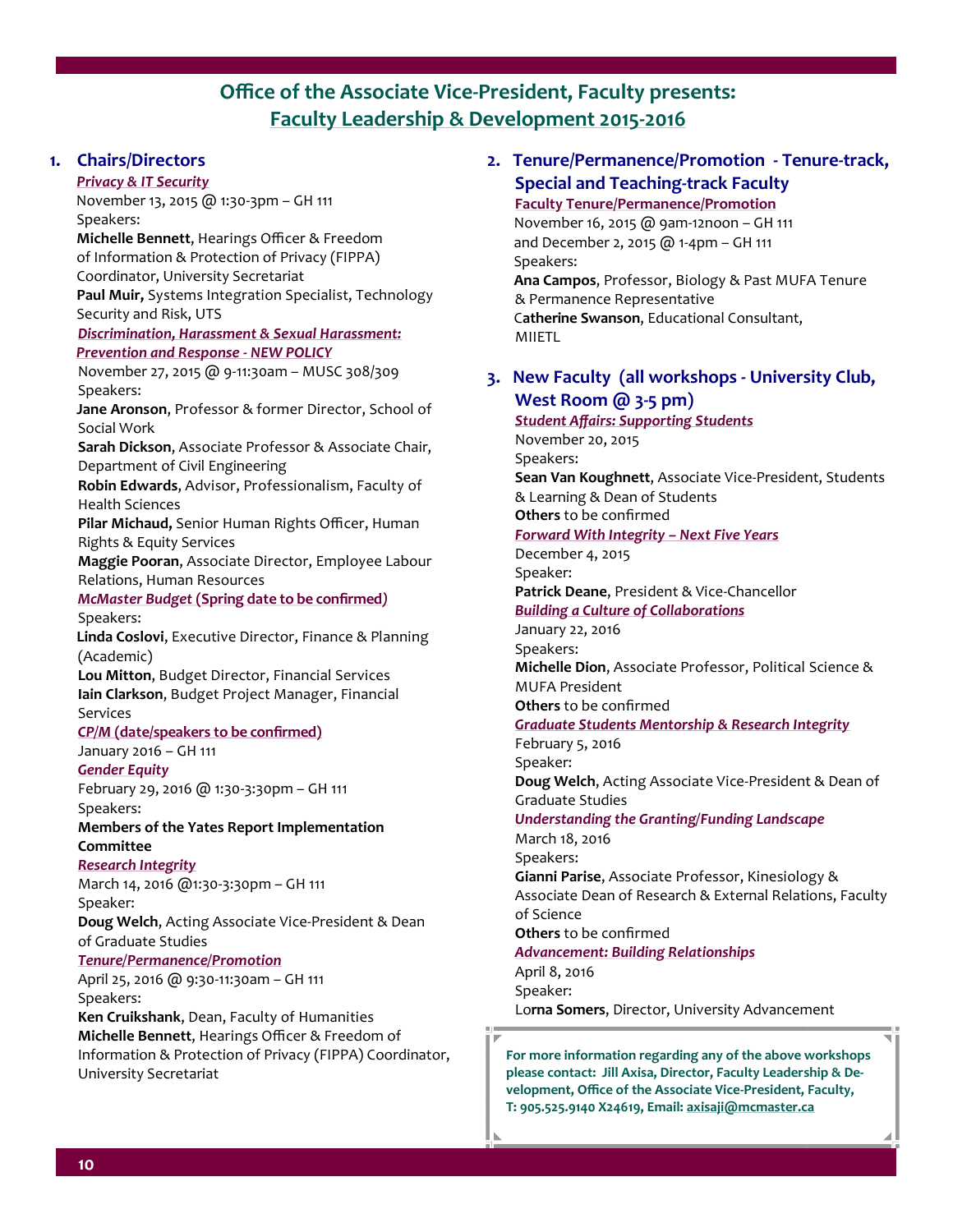# **OCUFA sets contract faculty, pensions, funding, and governance as priorities at 147th Board meeting**

From October 24-25, 2015, OCUFA's Board of Directors met for its first meeting of the 2015-16 academic year. The focus was on setting priorities for the upcoming year and developing strategies for addressing the challenges facing professors and academic librarians in the months ahead.

A key objective of the fall Board meeting is to identify the issues that will be the focus of OCUFA's advocacy and member support work. Recent highprofile cases of excessive administrator salaries and attempts to undermine academic decision making have highlighted the growing problem of governance at universities in Ontario and across Canada. There is a real and growing need to restore collegial governance on our campuses and to empower academic senates to act as a genuine balance to the power of administrations and Boards of Governors. It is also clear that there is a greater need for administrators to be more open, transparent, and accountable to students, staff, and faculty.

Closely tied to the governance issue is university funding. For years, we have seen the steady erosion of per-student public funding from the Government of Ontario. This has harmed the ability of institutions to offer a high-quality and affordable education to students. At the same time, decision making about how to spend the funding that is received – from all sources – is being increasingly dominated by university administrations through new budgeting processes, program prioritization, and similar initiatives. The problem therefore has two connected parts: there is not enough public investment in our universities, and the funding that is received is being allocated within universities according to opaque, top-down processes.

Given this context, OCUFA has identified two related goals in this area for 2015-16: To engage as an active participant in the provincial government's review of the funding model to ensure that faculty

goals and concerns are raised and heard; and to develop strategies and resources for member associations to support collegial governance and make boards more representative and attentive to the needs of the university and community.

To launch this work, the Board meeting hosted a panel discussion featuring two faculty associations that have had great success at governance initiatives on their campus. Larry Savage, from Brock University, spoke about how the Brock University Faculty Association (BUFA) successfully pushed back against their administration's controversial program prioritization process and asserted Senate control of academic decision making. Kristin Hoffman, President of the University of Western Ontario Faculty Association (UWOFA), described her association's work to hold their administration and Board of Governors to account over Western President Amit Chakma's huge salary payout.

Like last year, pensions will also be a major area of activity for the organization. OCUFA is currently providing resources and leadership to the University Pensions Project. This initiative brings together interested faculty, staff, and administrators to explore the creation of multi-employer joint sponsored pension plan (JSPP). The past year saw the completion of the research phase of this project. We are now in the design phase, where stakeholders will determine what this new plan might look like. Whatever the outcome of this work, the decision to join a new plan will be made by each campus through collective bargaining and a formal consent process after the final build phase is completed. For faculty associations not interested in a JSPP option, OCUFA will continue to work to develop solutions that promote the security of Ontario's existing university pension plans.

A focus on contract faculty and faculty complement will also be carried forward into the new academic year. This will allow OCUFA to continue its work to raise awareness about the rise of precarious academic work at Ontario's universities and to improve the working conditions of contract faculty across the province. OCUFA is committed to ensuring that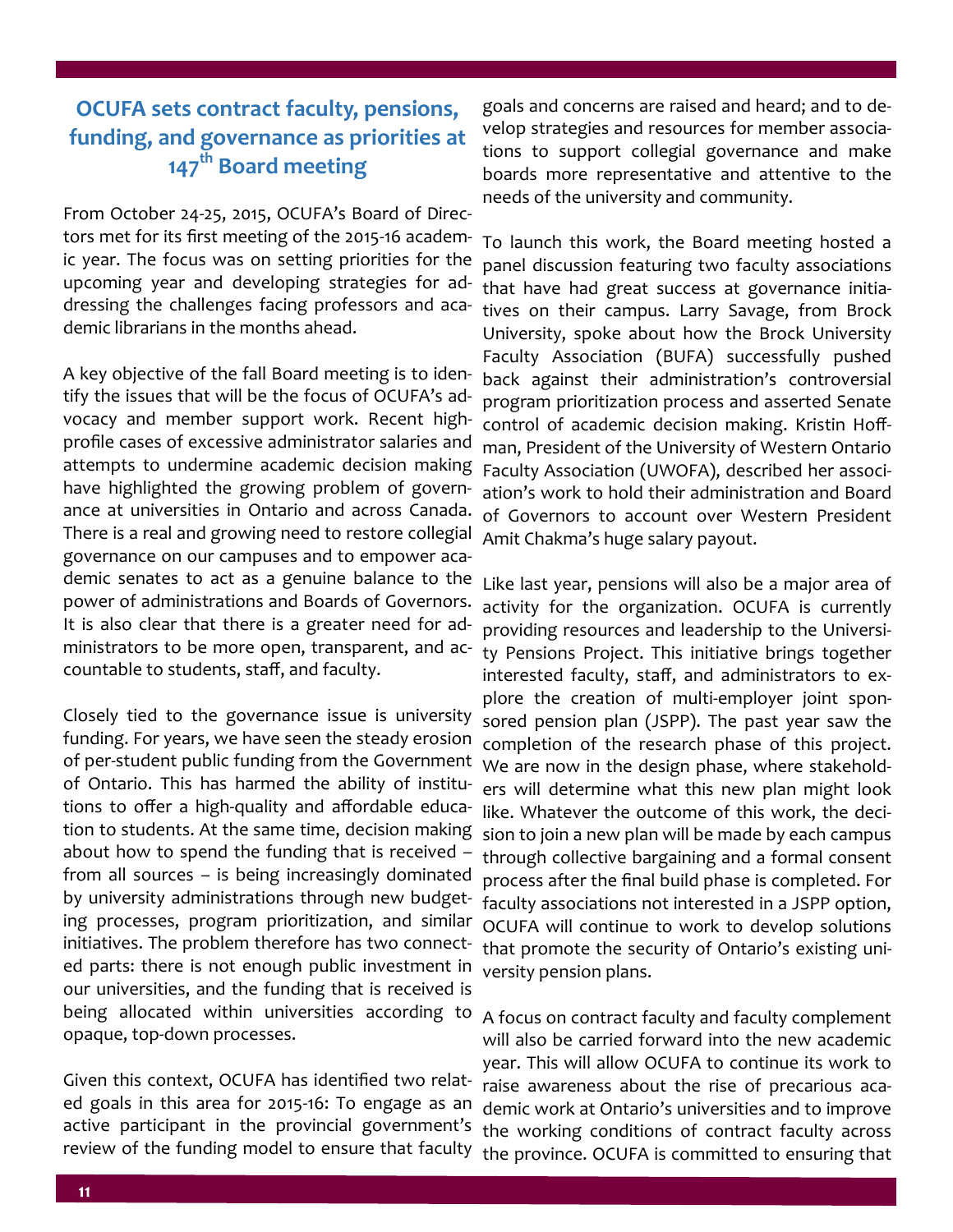every academic job is a good job, with fair pay, job security, benefits, and the resources needed to deliver a high quality learning experience to students. Over the next year, OCUFA will be working with its Committee on Contract Faculty and Faculty Complement to achieve these goals. The We Teach Ontario campaign (weteachontario.ca) will also continue to put the issue of precarious academic work onto the public agenda.

The OCUFA Board of Directors also took time to honor some exceptional faculty members across Ontario. During a ceremony on October  $24<sup>th</sup>$ , OC-UFA presented its 42<sup>nd</sup> annual Teaching and Academic Librarianship Awards to an exceptional group of recipients. The Teaching Award winners are Dr. Greg Evans, University of Toronto; Prof. Vincent Hui, Ryerson University; Dr. Pippa Lock, McMaster University; Dr. Timothy S. O'Connell, Brock University; and Dr. Trent Tucker, University of Guelph. The Academic Librarianship Award was presented to Dr. Harriet Sonne de Torrens, from the University of Toronto Mississauga.

For more information on OCUFA's work, please visit [ocufa.on.ca.](http://www.ocufa.on.ca)



This Newsletter is published monthly between September and May by the Faculty Association at McMaster University. The Association's Executive for 2015/2016 is composed of the following members:

| President                           | <b>Michelle Dion</b>  |
|-------------------------------------|-----------------------|
| Vice-President                      | Martin Horn           |
| Past-President                      | Rafael Kleiman        |
| <b>Academic Affairs</b>             | Elkafi Hassini        |
| <b>Human Rights</b>                 | <b>Nancy Carter</b>   |
| <b>Membership</b>                   | Briana Palmer         |
| <b>OCUFA Director</b>               | Martin Horn           |
| Pension                             | <b>Michel Grignon</b> |
| <b>Public Relations</b>             | <b>Russell Bishop</b> |
| Remuneration                        | Laura Parker          |
| <b>Special Enquiries</b>            |                       |
| & Grievances                        | Nicholas Kevlahan     |
| <b>Tenure/Permanence Qiyin Fang</b> |                       |
| Treasurer                           | Lilian Chan           |
|                                     |                       |

**Executive Director Mara Giannotti Executive Assistant Jessica Weyman Returning Officer Matheus Grasselli**

 **————————————**

Opinions expressed in this Newsletter are those of the authors and do not represent the views of the Association or of its Executive unless so specified. Anyone wishing to contribute to the MUFA Newsletter is invited to send submissions to the Faculty Association Office (HH-103A, email: [mufa@mcmaster.ca,](mailto:mufa@mcmaster.ca,) ext. 24682/20297). Deadlines are the  $15<sup>th</sup>$  of each month. All submissions will be published at the discretion of the Editor.

Current and past issues of the MUFA Newsletter are posted on the MUFA website [\(www.macfaculty.ca\)](http://www.macfaculty.ca/).